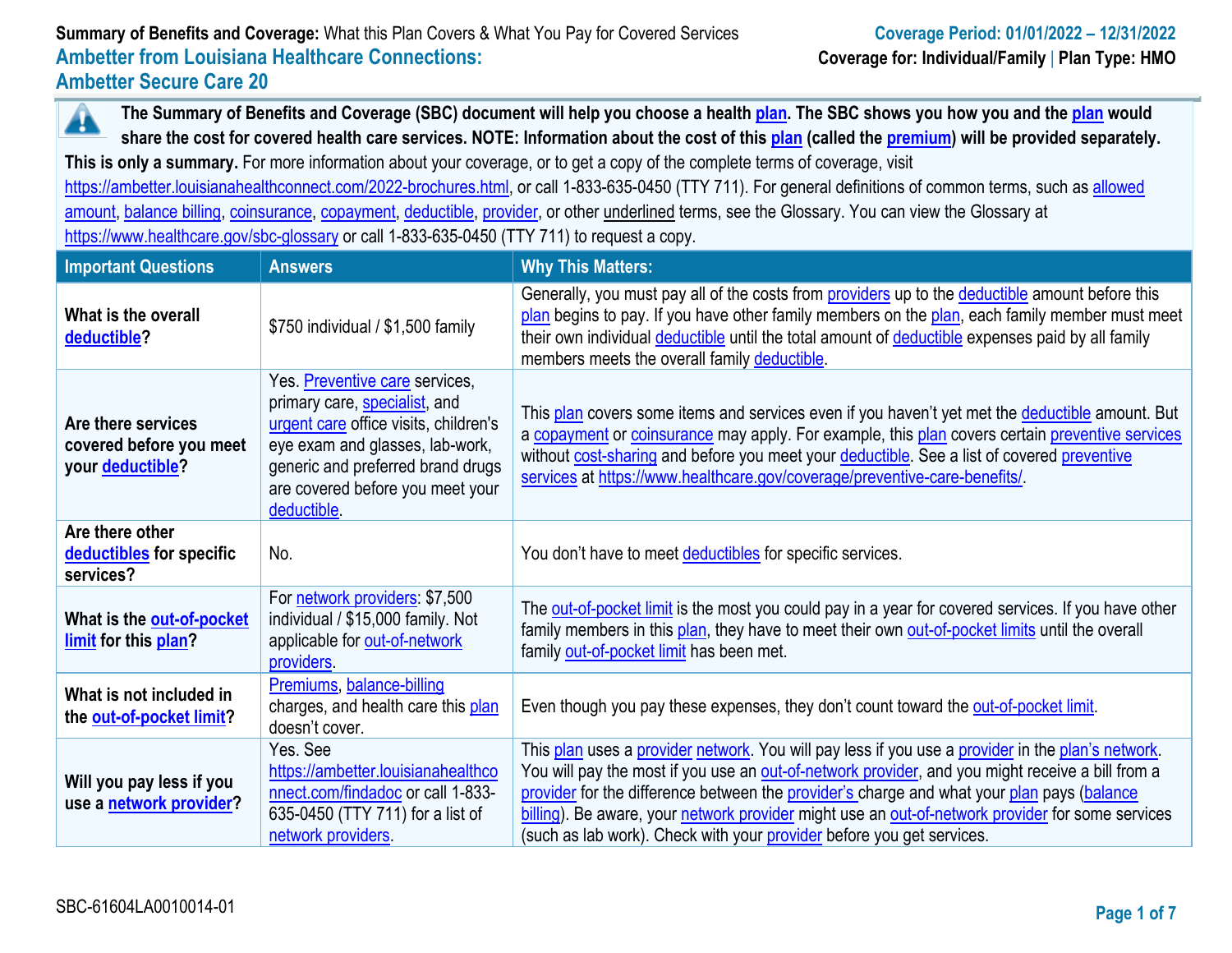| All <b>copayment</b> and <b>coinsurance</b> costs shown in this chart are after your <b>deductible</b> has been met, if a <b>deductible</b> applies. |                                                     |                                                                                                                                                                                                                                                                                    |                                                           |                                                                                                                                                                                                                                                                                                                                  |  |
|------------------------------------------------------------------------------------------------------------------------------------------------------|-----------------------------------------------------|------------------------------------------------------------------------------------------------------------------------------------------------------------------------------------------------------------------------------------------------------------------------------------|-----------------------------------------------------------|----------------------------------------------------------------------------------------------------------------------------------------------------------------------------------------------------------------------------------------------------------------------------------------------------------------------------------|--|
| <b>Common</b>                                                                                                                                        |                                                     |                                                                                                                                                                                                                                                                                    | <b>What You Will Pay</b>                                  | <b>Limitations, Exceptions, &amp; Other</b>                                                                                                                                                                                                                                                                                      |  |
| <b>Medical Event</b>                                                                                                                                 | <b>Services You May Need</b>                        | <b>Network Provider</b><br>(You will pay the least)                                                                                                                                                                                                                                | <b>Out-of-Network Provider</b><br>(You will pay the most) | <b>Important Information</b>                                                                                                                                                                                                                                                                                                     |  |
|                                                                                                                                                      | Primary care visit to treat an<br>injury or illness | \$35 Copay / visit;<br>deductible does not apply                                                                                                                                                                                                                                   | Not covered                                               | Unlimited Virtual Care Visits received from<br>Ambetter Telehealth covered at No Charge,<br>providers covered in full, deductible does not<br>apply.                                                                                                                                                                             |  |
| If you visit a health<br>care provider's office                                                                                                      | <b>Specialist visit</b>                             | \$55 Copay / visit;<br>deductible does not apply                                                                                                                                                                                                                                   | Not covered                                               | Covered No Limit.                                                                                                                                                                                                                                                                                                                |  |
| or clinic                                                                                                                                            | Preventive care/screening/<br>immunization          | No charge; deductible<br>does not apply                                                                                                                                                                                                                                            | Not covered                                               | You may have to pay for services that aren't<br>preventive. Ask your provider if the services<br>needed are preventive. Then check what<br>your plan will pay for.                                                                                                                                                               |  |
| If you have a test                                                                                                                                   | Diagnostic test (x-ray, blood<br>work)              | \$35 Copay / test;<br>deductible does not apply<br>for laboratory &<br>professional services<br>35% Coinsurance for x-<br>ray & diagnostic imaging<br>35% Coinsurance for<br>laboratory & professional<br>services and x-ray &<br>diagnostic imaging at<br>other places of service | Not covered                                               | Prior authorization may be required. Covered<br>No Limit. Other places of service may include<br>Hospital, Emergency Room, or Outpatient<br>Facility.<br>Failure to obtain prior authorization for any<br>service that requires prior authorization will<br>result in a denial of benefits. See your policy<br>for more details. |  |
|                                                                                                                                                      | Imaging (CT/PET scans, MRIs)                        | 35% Coinsurance                                                                                                                                                                                                                                                                    | Not covered                                               | Prior authorization may be required. Covered<br>No Limit.                                                                                                                                                                                                                                                                        |  |
| If you need drugs to<br>treat your illness or<br>condition                                                                                           | Generic drugs (Tier 1)                              | <b>Preferred Generic Retail:</b><br>\$5 Copay / prescription;<br>deductible does not apply                                                                                                                                                                                         | Not covered                                               | Prior authorization may be required.<br>Prescription drugs are provided up to 30 days<br>retail and up to 90 days through mail order.                                                                                                                                                                                            |  |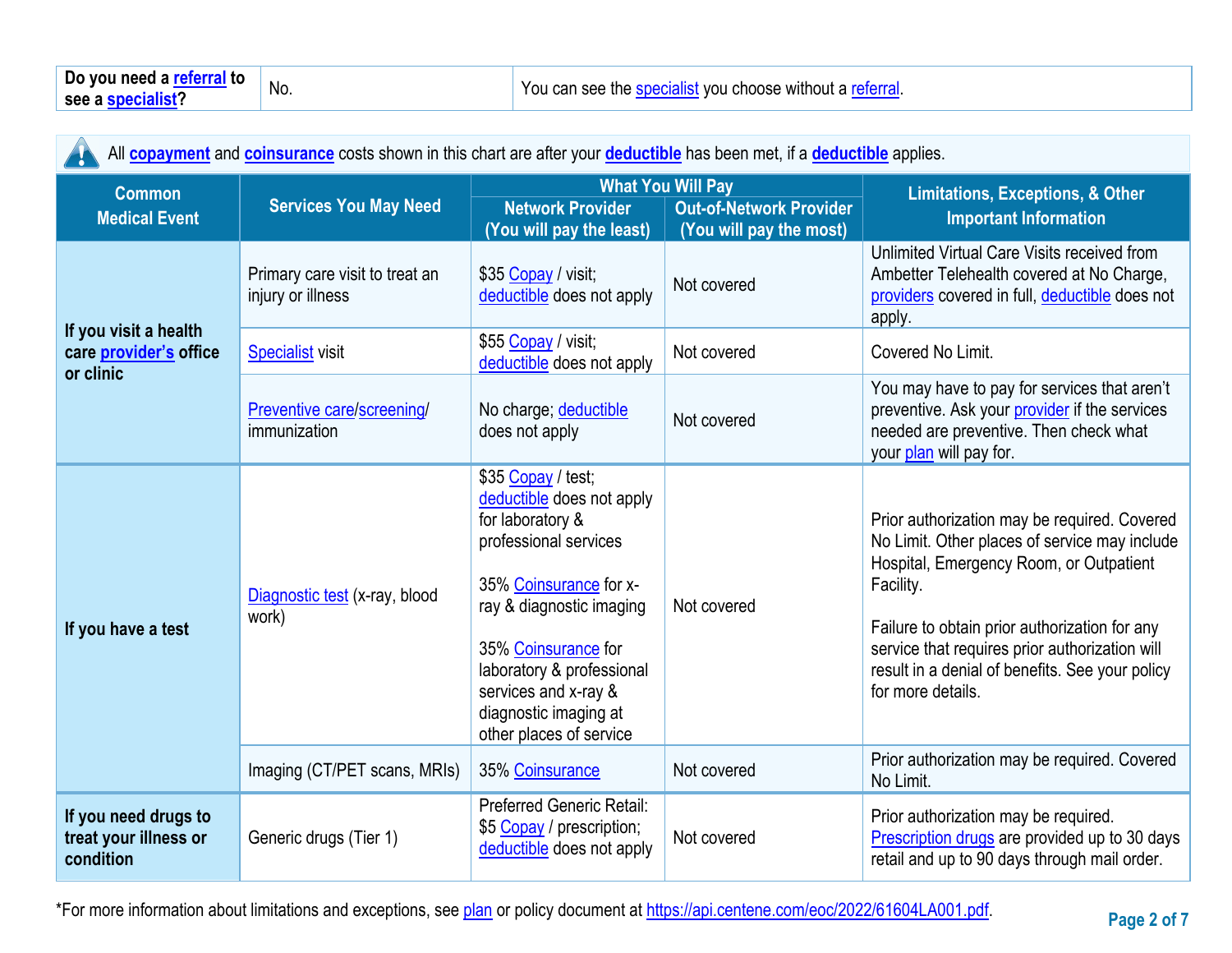| <b>Common</b>                                                           |                                                   |                                                                            | <b>What You Will Pay</b>       | <b>Limitations, Exceptions, &amp; Other</b>                                                                                                                                                                                                                                                                                     |  |
|-------------------------------------------------------------------------|---------------------------------------------------|----------------------------------------------------------------------------|--------------------------------|---------------------------------------------------------------------------------------------------------------------------------------------------------------------------------------------------------------------------------------------------------------------------------------------------------------------------------|--|
| <b>Medical Event</b>                                                    | <b>Services You May Need</b>                      | <b>Network Provider</b>                                                    | <b>Out-of-Network Provider</b> | <b>Important Information</b>                                                                                                                                                                                                                                                                                                    |  |
|                                                                         |                                                   | (You will pay the least)                                                   | (You will pay the most)        |                                                                                                                                                                                                                                                                                                                                 |  |
| More information about<br>prescription drug<br>coverage is available at |                                                   | Generic Retail: \$15<br>Copay / prescription;<br>deductible does not apply |                                | Mail orders are subject to 2.5x retail cost-<br>sharing amount.                                                                                                                                                                                                                                                                 |  |
| https://ambetter.louisi<br>anahealthconnect.com<br>/2022formulary       | Preferred brand drugs (Tier 2)                    | Retail: \$60 Copay /<br>prescription; deductible<br>does not apply         | Not covered                    | Prior authorization may be required.<br>Prescription drugs are provided up to 30 days<br>retail and up to 90 days through mail order.                                                                                                                                                                                           |  |
|                                                                         | Non-preferred brand drugs<br>(Tier 3)             | Retail: 50% Coinsurance                                                    | Not covered                    | Mail orders are subject to 2.5x retail cost-<br>sharing amount.                                                                                                                                                                                                                                                                 |  |
|                                                                         | <b>Specialty drugs (Tier 4)</b>                   | Retail: 50% Coinsurance                                                    | Not covered                    | Prior authorization may be required.<br>Prescription drugs are provided up to 30 days<br>retail and up to 30 days through mail order.<br>(Note: Limited to copayment or coinsurance<br>applicable to specialty tiered drug amount not<br>to exceed \$150 dollars per month for each<br>drug up to a thirty-day supply, is met). |  |
| If you have outpatient                                                  | Facility fee (e.g., ambulatory<br>surgery center) | 35% Coinsurance                                                            | Not covered                    | Prior authorization may be required. Covered<br>No Limit.                                                                                                                                                                                                                                                                       |  |
| surgery                                                                 | Physician/surgeon fees                            | 35% Coinsurance                                                            | Not covered                    | Prior authorization may be required. Covered<br>No Limit.                                                                                                                                                                                                                                                                       |  |
|                                                                         | <b>Emergency room care</b>                        | 35% Coinsurance                                                            | 35% Coinsurance                | Covered No Limit.                                                                                                                                                                                                                                                                                                               |  |
| If you need immediate<br>medical attention                              | <b>Emergency medical</b><br>transportation        | 35% Coinsurance                                                            | 35% Coinsurance                | Covered No Limit. Note: Prior authorization is<br>not required for emergency transport,<br>however, all non-emergent transport requires<br>prior authorization.                                                                                                                                                                 |  |
|                                                                         | <b>Urgent care</b>                                | \$35 Copay / visit;<br>deductible does not apply                           | Not covered                    | Covered No Limit.                                                                                                                                                                                                                                                                                                               |  |
| If you have a hospital                                                  | Facility fee (e.g., hospital room)                | 35% Coinsurance                                                            | Not covered                    | Prior authorization may be required. Covered<br>No Limit.                                                                                                                                                                                                                                                                       |  |
| stay                                                                    | Physician/surgeon fees                            | 35% Coinsurance                                                            | Not covered                    | Prior authorization may be required. Covered<br>No Limit.                                                                                                                                                                                                                                                                       |  |
|                                                                         | <b>Outpatient services</b>                        | \$35 Copay/Office Visit<br>(deductible does not<br>apply); 35% Coinsurance | Not covered                    | Prior authorization may be required. Covered<br>No Limit. (PCP and other practitioner visits do<br>not require prior authorization).                                                                                                                                                                                            |  |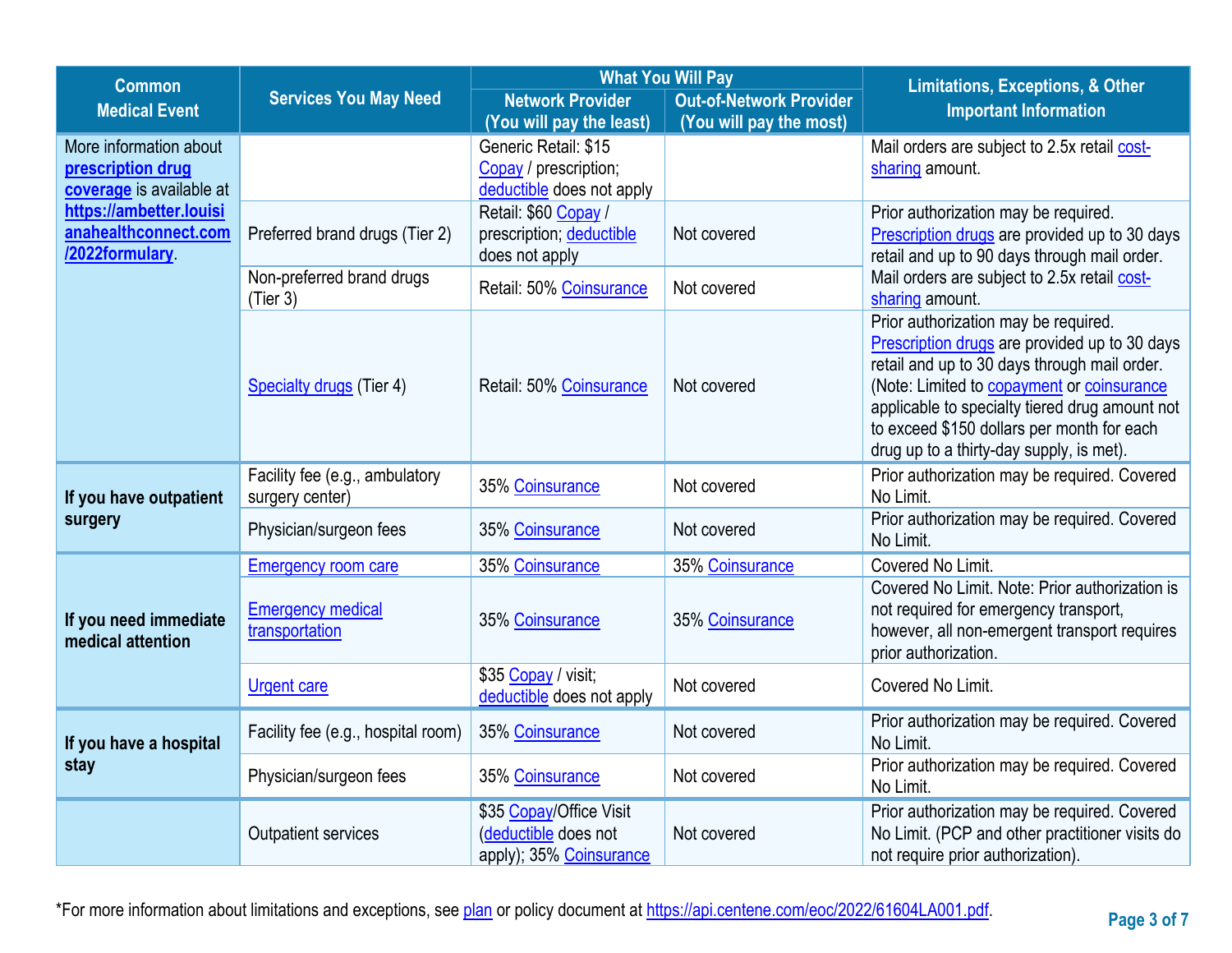| <b>Common</b>                            | <b>What You Will Pay</b>                     |                                                     | <b>Limitations, Exceptions, &amp; Other</b>               |                                                                                                                                                                                                                                                                                                                                                                                                                                                                       |  |
|------------------------------------------|----------------------------------------------|-----------------------------------------------------|-----------------------------------------------------------|-----------------------------------------------------------------------------------------------------------------------------------------------------------------------------------------------------------------------------------------------------------------------------------------------------------------------------------------------------------------------------------------------------------------------------------------------------------------------|--|
| <b>Medical Event</b>                     | <b>Services You May Need</b>                 | <b>Network Provider</b><br>(You will pay the least) | <b>Out-of-Network Provider</b><br>(You will pay the most) | <b>Important Information</b>                                                                                                                                                                                                                                                                                                                                                                                                                                          |  |
| If you need mental<br>health, behavioral |                                              | for other outpatient<br>services                    |                                                           |                                                                                                                                                                                                                                                                                                                                                                                                                                                                       |  |
| health, or substance<br>abuse services   | Inpatient services                           | 35% Coinsurance                                     | Not covered                                               | Prior authorization may be required. Covered<br>No Limit.                                                                                                                                                                                                                                                                                                                                                                                                             |  |
| If you are pregnant                      | Office visits                                | \$35 Copay / visit;<br>deductible does not apply    | Not covered                                               | Prior authorization not required for deliveries<br>within the standard timeframe per federal<br>regulation, but may be required for other<br>services. Cost-sharing does not apply for<br>preventive services, such as routine pre-natal<br>and post-natal screenings. Depending on the<br>type of services, coinsurance, deductible or<br>copayment may apply. Maternity care may<br>include tests and services described<br>elsewhere in the SBC (i.e. ultrasound). |  |
|                                          | Childbirth/delivery professional<br>services | 35% Coinsurance                                     | Not covered                                               | Prior authorization may be required. Cost-<br>sharing does not apply for preventive                                                                                                                                                                                                                                                                                                                                                                                   |  |
|                                          | Childbirth/delivery facility<br>services     | 35% Coinsurance                                     | Not covered                                               | services. Depending on the type of services,<br>copayment, coinsurance or deductible may<br>apply. Maternity care may include tests and<br>services described elsewhere in the SBC (i.e.<br>ultrasound).                                                                                                                                                                                                                                                              |  |
|                                          | Home health care                             | 35% Coinsurance                                     | Not covered                                               | Prior authorization may be required. Covered<br>No Limit.                                                                                                                                                                                                                                                                                                                                                                                                             |  |
|                                          | <b>Rehabilitation services</b>               | 35% Coinsurance                                     | Not covered                                               | Prior authorization may be required. Covered<br>No Limit.                                                                                                                                                                                                                                                                                                                                                                                                             |  |
| If you need help<br>recovering or have   | <b>Habilitation services</b>                 | 35% Coinsurance                                     | Not covered                                               | Prior authorization may be required. Covered<br>No Limit.                                                                                                                                                                                                                                                                                                                                                                                                             |  |
| other special health<br>needs            | <b>Skilled nursing care</b>                  | 35% Coinsurance                                     | Not covered                                               | Prior authorization may be required. Covered<br>No Limit.                                                                                                                                                                                                                                                                                                                                                                                                             |  |
|                                          | Durable medical equipment                    | 35% Coinsurance                                     | Not covered                                               | Prior authorization may be required. Covered<br>No Limit. Note: Medical foods/low protein<br>food products for the treatment of inherited<br>metabolic diseases are subject to applicable<br>deductible, coinsurance & copayment                                                                                                                                                                                                                                      |  |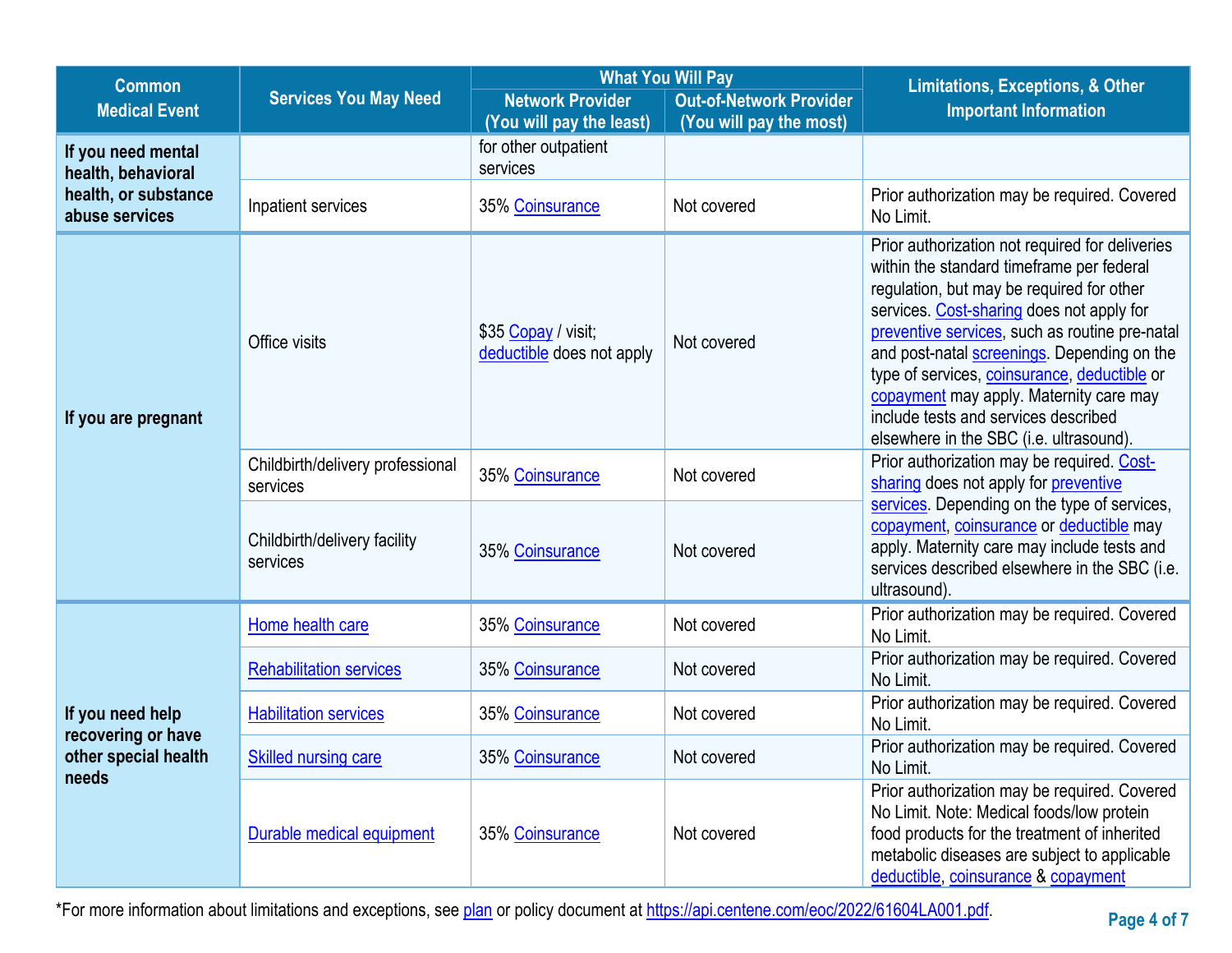| <b>Common</b>                             |                                                                                     |                                         | <b>What You Will Pay</b>                                  | Limitations, Exceptions, & Other                                                    |  |
|-------------------------------------------|-------------------------------------------------------------------------------------|-----------------------------------------|-----------------------------------------------------------|-------------------------------------------------------------------------------------|--|
| <b>Medical Event</b>                      | <b>Services You May Need</b><br><b>Network Provider</b><br>(You will pay the least) |                                         | <b>Out-of-Network Provider</b><br>(You will pay the most) | <b>Important Information</b>                                                        |  |
|                                           |                                                                                     |                                         |                                                           | amounts; member's cost share shall not<br>exceed more than \$200 dollars per month. |  |
|                                           | <b>Hospice services</b>                                                             | 35% Coinsurance                         | Not covered                                               | Prior authorization may be required. Covered<br>No Limit.                           |  |
|                                           | Children's eye exam                                                                 | No charge; deductible<br>does not apply | Not covered                                               | Limited to 1 visit per year.                                                        |  |
| If your child needs<br>dental or eye care | Children's glasses                                                                  | No charge; deductible<br>does not apply | Not covered                                               | Limited to 1 item per year.                                                         |  |
|                                           | Children's dental check-up                                                          | Not covered                             | Not covered                                               | -----None-----                                                                      |  |

### **Excluded Services & Other Covered Services: Services Your [Plan](https://www.healthcare.gov/sbc-glossary/#plan) Generally Does NOT Cover (Check your policy or [plan](https://www.healthcare.gov/sbc-glossary/#plan) document for more information and a list of any other [excluded services.](https://www.healthcare.gov/sbc-glossary/#excluded-services))** • Abortion (Except in cases of rape, incest, or when the life of the mother is endangered) • Acupuncture Bariatric surgery • Cosmetic surgery Dental care Infertility treatment (Note: Coverage is available for diagnosis and services required to correct underlying medical causes of infertility.) • Long-Term Care (Long Term Acute Care is a covered benefit. Long Term Nursing Care/ Custodial Care is not a covered benefit.) • Non-emergency care when traveling outside the U.S. • Routine eye care (Adult) • Weight loss programs **Other Covered Services (Limitations may apply to these services. This isn't a complete list. Please see your [plan](https://www.healthcare.gov/sbc-glossary/#plan) document.)**  • Chiropractic care • Hearing aids (Limited to 1 per ear every 3 years.) • Private-duty nursing (Inpatient private duty nursing services are not covered, only outpatient. Note: Limited to \$5,000 per benefit period.) • Routine foot care (Coverage is limited to diabetes care only.)

Your Rights to Continue Coverage: There are agencies that can help if you want to continue your coverage after it ends. The contact information for those agencies is: Ambetter from Louisiana Healthcare Connections at 1-833-635-0450 (TTY 711); 1702 N. Third Street; P.O. Box 94214; Baton Rouge, LA 70802 Other coverage options may be available to you too, including buying individual insurance coverage through the [Health Insurance](https://www.healthcare.gov/sbc-glossary/#health-insurance) [Marketplace.](https://www.healthcare.gov/sbc-glossary/#marketplace) For more information about the [Marketplace,](https://www.healthcare.gov/sbc-glossary/#marketplace) visit [www.HealthCare.gov](http://www.healthcare.gov/) or call 1-800-318-2596.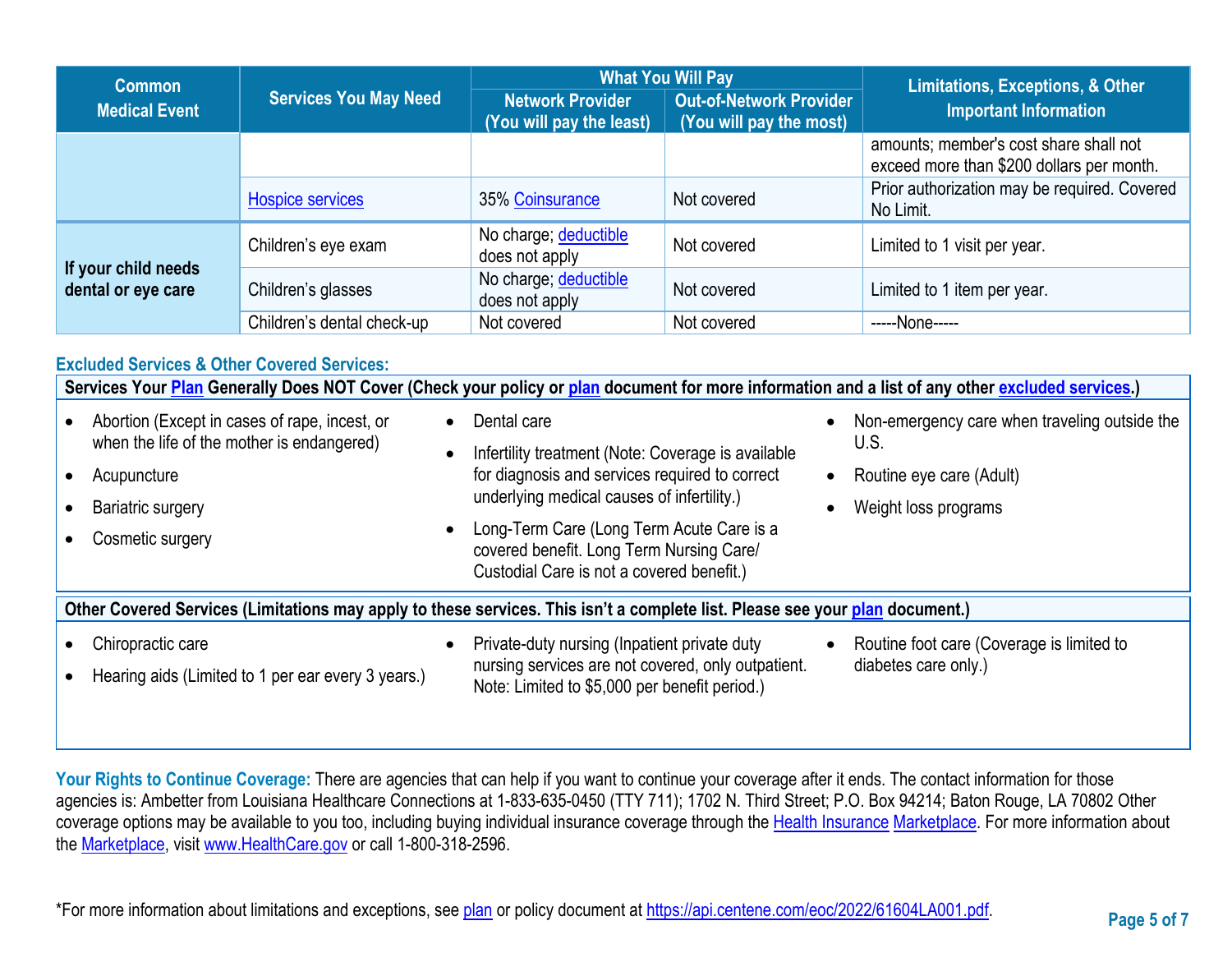Your Grievance and Appeals Rights: There are agencies that can help if you have a complaint against your [plan](https://www.healthcare.gov/sbc-glossary/#plan) for a denial of a [claim.](https://www.healthcare.gov/sbc-glossary/#claim) This complaint is called a [grievance](https://www.healthcare.gov/sbc-glossary/#grievance) or [appeal.](https://www.healthcare.gov/sbc-glossary/#appeal) For more information about your rights, look at the explanation of benefits you will receive for that medical [claim.](https://www.healthcare.gov/sbc-glossary/#claim) Your [plan](https://www.healthcare.gov/sbc-glossary/#plan) documents also provide complete information on how to submit a [claim,](https://www.healthcare.gov/sbc-glossary/#claim) [appeal,](https://www.healthcare.gov/sbc-glossary/#appeal) or a [grievance](https://www.healthcare.gov/sbc-glossary/#grievance) for any reason to your [plan.](https://www.healthcare.gov/sbc-glossary/#plan) For more information about your rights, this notice, or assistance, contact: 1702 N. Third Street; P.O. Box 94214; Baton Rouge, LA 70802 Additionally, a consumer assistance program can help you file your appeal. Contact 800-259-5300

# **Does this plan provide Minimum Essential Coverage? Yes**.

[Minimum Essential Coverage](https://www.healthcare.gov/sbc-glossary/#minimum-essential-coverage) generally includes [plans,](https://www.healthcare.gov/sbc-glossary/#plan) [health insurance](https://www.healthcare.gov/sbc-glossary/#health-insurance) available through the [Marketplace](https://www.healthcare.gov/sbc-glossary/#marketplace) or other individual market policies, Medicare, Medicaid, CHIP, TRICARE, and certain other coverage. If you are eligible for certain types of [Minimum Essential Coverage,](https://www.healthcare.gov/sbc-glossary/#minimum-essential-coverage) you may not be eligible for the [premium tax credit.](https://www.healthcare.gov/sbc-glossary/#premium-tax-credits)

# **Does this plan meet Minimum Value Standards? Not Applicable**.

If your [plan](https://www.healthcare.gov/sbc-glossary/#plan) doesn't meet the [Minimum Value Standards,](https://www.healthcare.gov/sbc-glossary/#minimum-value-standard) you may be eligible for a [premium tax credit](https://www.healthcare.gov/sbc-glossary/#premium-tax-credits) to help you pay for a plan through the [Marketplace.](https://www.healthcare.gov/sbc-glossary/#marketplace)

# **Language Access Services:**

Spanish (Español): Para obtener asistencia en Español, llame al 1-833-635-0450 (TTY 711). Tagalog (Tagalog): Kung kailangan ninyo ang tulong sa Tagalog tumawag sa 1-833-635-0450 (TTY 711). Chinese (中文): 如果需要中文的帮助,请拨打这个号码 1-833-635-0450 (TTY 711). Navajo (Dine): Dinek'ehgo shika at'ohwol ninisingo, kwiijigo holne' 1-833-635-0450 (TTY 711).

*To see examples of how this [plan](https://www.healthcare.gov/sbc-glossary/#plan) might cover costs for a sample medical situation, see the next section.*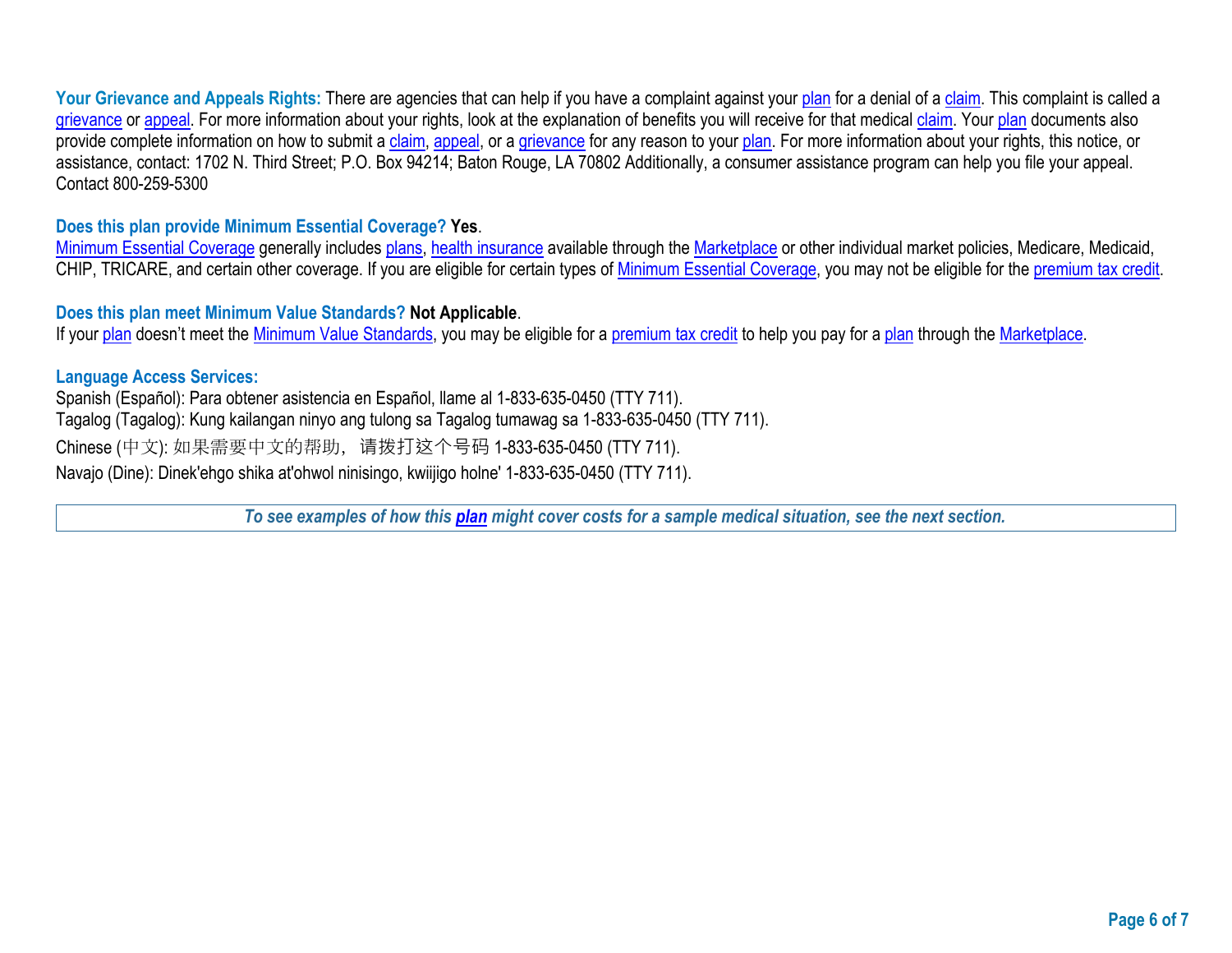

**This is not a cost estimator.** Treatments shown are just examples of how this [plan](https://www.healthcare.gov/sbc-glossary/#plan) might cover medical care. Your actual costs will be different depending on the actual care you receive, the prices your [providers](https://www.healthcare.gov/sbc-glossary/#provider) charge, and many other factors. Focus on the [cost-sharing](https://www.healthcare.gov/sbc-glossary/#cost-sharing) amounts [\(deductibles,](https://www.healthcare.gov/sbc-glossary/#deductible) [copayments](https://www.healthcare.gov/sbc-glossary/#copayment) and [coinsurance\)](https://www.healthcare.gov/sbc-glossary/#coinsurance) and [excluded services](https://www.healthcare.gov/sbc-glossary/#excluded-services) under the [plan.](https://www.healthcare.gov/sbc-glossary/#plan) Use this information to compare the portion of costs you might pay under different health [plans.](https://www.healthcare.gov/sbc-glossary/#plan) Please note these coverage examples are based on self-only coverage.

| Peg is Having a Baby<br>(9 months of in-network pre-natal care and a<br>hospital delivery)                                                                                                                                                                                   |                 |
|------------------------------------------------------------------------------------------------------------------------------------------------------------------------------------------------------------------------------------------------------------------------------|-----------------|
| ■ The plan's overall deductible                                                                                                                                                                                                                                              | \$75            |
| Specialist copayment                                                                                                                                                                                                                                                         | \$5             |
| <b>Exercise Hospital (facility) coinsurance</b>                                                                                                                                                                                                                              | 35 <sup>°</sup> |
| Other coinsurance                                                                                                                                                                                                                                                            | 35%             |
| This EXAMPLE event includes services like:<br>Specialist office visits (prenatal care)<br><b>Childbirth/Delivery Professional Services</b><br><b>Childbirth/Delivery Facility Services</b><br>Diagnostic tests (ultrasounds and blood work)<br>Specialist visit (anesthesia) |                 |
| Cotal Evample Cost                                                                                                                                                                                                                                                           | S12 70          |

| <b>Cost Sharing</b>        |         |  |
|----------------------------|---------|--|
| <b>Deductibles</b>         | \$750   |  |
| Copayments                 | \$500   |  |
| Coinsurance                | \$2,800 |  |
| What isn't covered         |         |  |
| Limits or exclusions       | \$60    |  |
| The total Peg would pay is | \$4,110 |  |

| <b>Managing Joe's Type 2 Diabetes</b><br>(a year of routine in-network care of a well-<br>controlled condition) |         |  |
|-----------------------------------------------------------------------------------------------------------------|---------|--|
| The plan's overall deductible                                                                                   | \$750   |  |
| ■ Specialist copayment                                                                                          | \$55    |  |
| 35%<br><b>Hospital (facility) coinsurance</b>                                                                   |         |  |
| 35%<br><b>Other coinsurance</b>                                                                                 |         |  |
| This EXAMPLE event includes services like:<br>Primary care physician office visits (including                   |         |  |
| disease education)                                                                                              |         |  |
| Diagnostic tests (blood work)                                                                                   |         |  |
| <b>Prescription drugs</b>                                                                                       |         |  |
| Durable medical equipment (glucose meter)                                                                       |         |  |
| <b>Total Example Cost</b>                                                                                       | \$5.600 |  |

| <b>Cost Sharing</b>        |         | <b>Cost Sharing</b>        |         | <b>Cost Sharing</b>        |         |
|----------------------------|---------|----------------------------|---------|----------------------------|---------|
| <b>Deductibles</b>         | \$750   | <b>Deductibles</b>         | \$750   | <b>Deductibles</b>         | \$750   |
| <b>Copayments</b>          | \$500   | Copayments                 | \$1,400 | Copayments                 | \$200   |
| Coinsurance                | \$2,800 | Coinsurance                | \$10    | Coinsurance                | \$600   |
| What isn't covered         |         | What isn't covered         |         | What isn't covered         |         |
| Limits or exclusions       | \$60    | Limits or exclusions       | \$20    | Limits or exclusions       | \$0     |
| The total Peg would pay is | \$4,110 | The total Joe would pay is | \$2,180 | The total Mia would pay is | \$1,550 |

## **Mia's Simple Fracture** (in-network emergency room visit and follow up

| hospital delivery)                                                                                                                                                                                                                                                           |          | controlled condition)                                                                                                                                                                                                                 |         | care)                                                                                                                                                                                                                   |         |
|------------------------------------------------------------------------------------------------------------------------------------------------------------------------------------------------------------------------------------------------------------------------------|----------|---------------------------------------------------------------------------------------------------------------------------------------------------------------------------------------------------------------------------------------|---------|-------------------------------------------------------------------------------------------------------------------------------------------------------------------------------------------------------------------------|---------|
| The plan's overall deductible                                                                                                                                                                                                                                                | \$750    | The plan's overall deductible                                                                                                                                                                                                         | \$750   | ■ The plan's overall deductible                                                                                                                                                                                         | \$750   |
| Specialist copayment                                                                                                                                                                                                                                                         | \$55     | Specialist copayment                                                                                                                                                                                                                  | \$55    | Specialist copayment                                                                                                                                                                                                    | \$55    |
| <b>E</b> Hospital (facility) <b>coinsurance</b>                                                                                                                                                                                                                              | 35%      | <b>E</b> Hospital (facility) <b>coinsurance</b>                                                                                                                                                                                       | 35%     | <b>E</b> Hospital (facility) <b>coinsurance</b>                                                                                                                                                                         | 35%     |
| Other coinsurance                                                                                                                                                                                                                                                            | 35%      | Other coinsurance                                                                                                                                                                                                                     | 35%     | Other coinsurance                                                                                                                                                                                                       | 35%     |
| This EXAMPLE event includes services like:<br>Specialist office visits (prenatal care)<br><b>Childbirth/Delivery Professional Services</b><br><b>Childbirth/Delivery Facility Services</b><br>Diagnostic tests (ultrasounds and blood work)<br>Specialist visit (anesthesia) |          | This EXAMPLE event includes services like:<br><b>Primary care physician office visits (including</b><br>disease education)<br>Diagnostic tests (blood work)<br><b>Prescription drugs</b><br>Durable medical equipment (glucose meter) |         | This EXAMPLE event includes services like:<br><b>Emergency room care (including medical supplies)</b><br>Diagnostic tests (x-ray)<br>Durable medical equipment (crutches)<br>Rehabilitation services (physical therapy) |         |
| <b>Total Example Cost</b>                                                                                                                                                                                                                                                    | \$12,700 | <b>Total Example Cost</b>                                                                                                                                                                                                             | \$5,600 | <b>Total Example Cost</b>                                                                                                                                                                                               | \$2,800 |

# **In this example, Peg would pay: In this example, Joe would pay: In this example, Mia would pay:**

| <b>Cost Sharing</b>        |         |  |
|----------------------------|---------|--|
| <b>Deductibles</b>         | \$750   |  |
| <b>Copayments</b>          | \$200   |  |
| Coinsurance                | \$600   |  |
| What isn't covered         |         |  |
| Limits or exclusions       | \$0     |  |
| The total Mia would pay is | \$1,550 |  |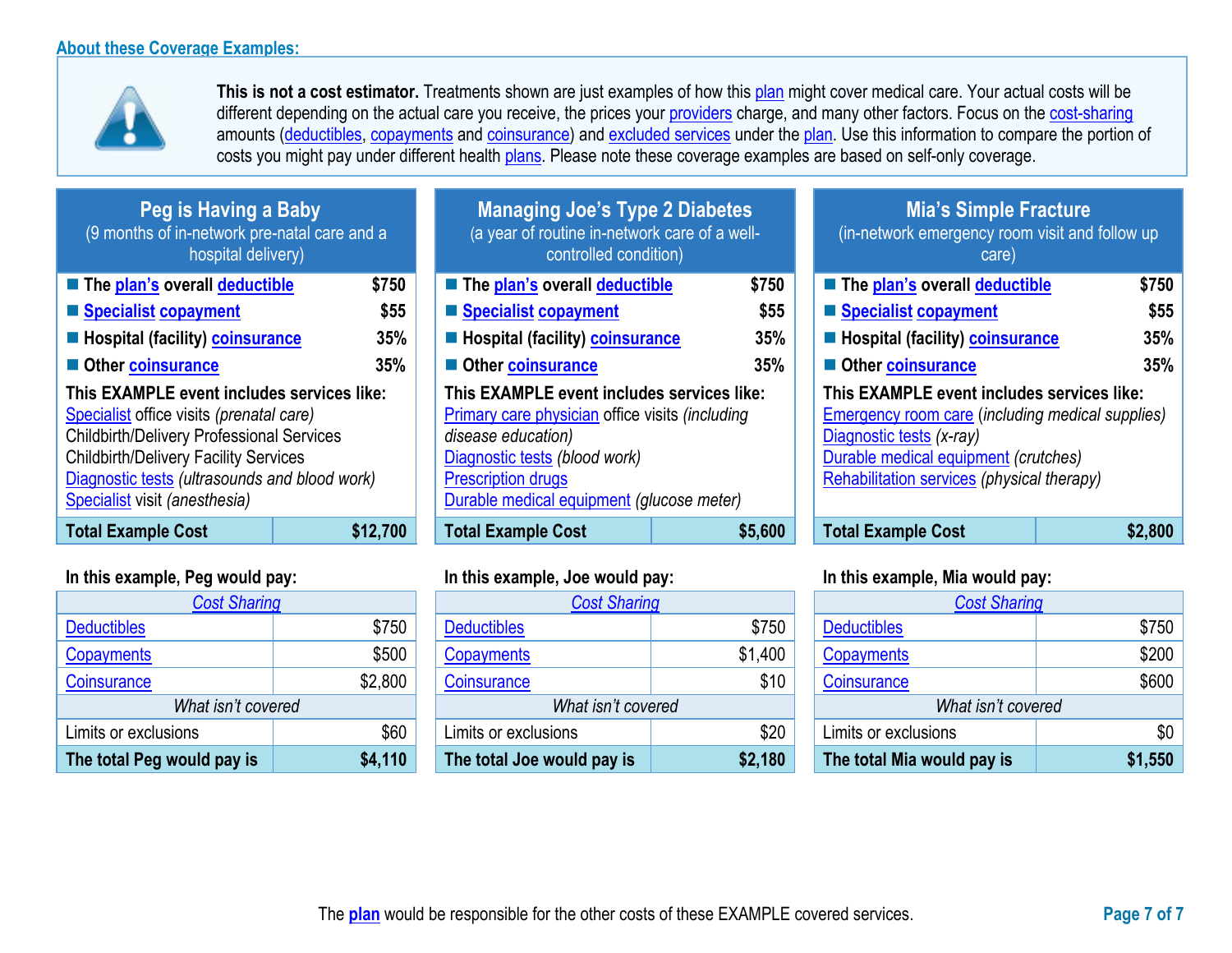

| Spanish:        | Si usted, o alguien a quien está ayudando, tiene preguntas acerca de Ambetter from Louisiana Healthcare Connections, tiene<br>derecho a obtener ayuda e información en su idioma sin costo alguno. Para hablar con un intérprete, llame al 1-833-635-0450 (TTY<br>711).                                                          |
|-----------------|----------------------------------------------------------------------------------------------------------------------------------------------------------------------------------------------------------------------------------------------------------------------------------------------------------------------------------|
| French:         | Si vous-même ou une personne que vous aidez avez des questions à propos d'Ambetter from Louisiana Healthcare Connections,<br>vous avez le droit de bénéficier gratuitement d'aide et d'informations dans votre langue. Pour parler à un interprète, appelez-le 1-833-<br>635-0450 (TTY 711).                                     |
| Vietnamese:     | Nếu quý vị, hay người mà quý vị đang giúp đỡ, có câu hỏi về Ambetter from Louisiana Healthcare Connections, quý vị sẽ có quyền<br>được giúp và có thêm thông tin bằng ngôn ngữ của mình miễn phí. Để nói chuyện với một thông dịch viên, xin gọi 1-833-635-0450<br>(TTY 711).                                                    |
| <b>Chinese:</b> | 如果您,或是您正在協助的對象,有關於 Ambetter from Louisiana Healthcare Connections 方面的問題,您有權利免費以您的母語得<br>到幫助和訊息。如果要與一位翻譯員講話,請撥電話 1-833-635-0450 (TTY 711)。                                                                                                                                                                                        |
| Arabic:         | إذا كان لديك أو لدى شخص تساعده أسئلة حولAmbetter from Louisiana Healthcare Connections، لديك الحق في الحصول على المساعدة والمعلومات<br>الضرورية بلغتك من دون أية تكلفة. للتحدث مع مترجم اتصل بـ  1-833-635-630 (TTY 711).                                                                                                        |
| Tagalog:        | Kung ikaw, o ang iyong tinutulangan, ay may mga katanungan tungkol sa Ambetter from Louisiana Healthcare Connections, may<br>karapatan ka na makakuha ng tulong at impormasyon sa iyong wika nang walang gastos. Upang makausap ang isang tagasalin,<br>tumawag sa 1-833-635-0450 (TTY 711).                                     |
| Korean:         | 만약 귀하 또는 귀하가 돕고 있는 어떤 사람이 Ambetter from Louisiana Healthcare Connections 에 관해서 질문이 있다면 그러한 도움과 정보를 귀하의<br>언어로 비용 부담없이 얻을 수 있는 권리가 있습니다. 그렇게 통역사와 얘기하기 위해서는 1-833-635-0450 (TTY 711)번으로 전화하십시오.                                                                                                                                   |
| Portuguese:     | Se você ou alguém que estiver a ajudar tiver dúvidas sobre a Ambetter from Louisiana Healthcare Connections, tem o direito de<br>obter ajuda e informações no seu idioma gratuitamente. Para falar com um intérprete, ligue para 1-833-635-0450 (TTY 711).                                                                       |
| Laotian:        | ຖ້າທ່ານ ຫຼືຄົນທີ່ທ່ານກໍາລັງຊ່ວຍເຫຼືອ ມືຄໍາຖາມກ່ຽວກັບ Ambetter from Louisiana Healthcare Connections, ທ່ານມືສຶດທີ່ຈະໄດ້ຮັບການຊ່ວຍເຫຼືອແລະ<br>ຂໍ້ມູນຂ່າວສານທີ່ເປັນພາສາຂອງທ່ານ ໂດຍບໍ່ມີຄ່າໃຊ້ຈ່າຍ. ເພື່ອຈະເວົ້າກັບນາຍພາສາ ໃຫ້ໂທຫາ 1-833-635-0450 (TTY 711).                                                                         |
| Japanese:       | Ambetter from Louisiana Healthcare Connections について何かご質問がございましたらご連絡ください。 ご希望の言語によるサポートや情報を無<br>料でご提供いたします。通訳が必要な場合は、1-833-635-0450 (TTY 711) までお電話ください。                                                                                                                                                                          |
| Urdu:           | اگر  Ambetter from Louisiana Healthcare Connections کے بارے میں آپ کے، یا جن کی آپ مدد کر رہے ہیں، ان کے سوالات ہوں تو، آپ کو اپنی زبان<br>میں مفت مدد اور معلومات حاصل کر نے کا حق ہے۔ کسی مترجم سے بات کر نے کے لیے 31-833-0455 (711 TTY)  پر کال کریں۔                                                                        |
| German:         | Falls Sie oder jemand, dem Sie helfen, Fragen zu Ambetter from Louisiana Healthcare Connections hat, haben Sie das Recht,<br>kostenlose Hilfe und Informationen in Ihrer Sprache zu erhalten. Um mit einem Dolmetscher zu sprechen, rufen Sie bitte die Nummer<br>1-833-635-0450 (TTY 711) an.                                   |
| Persian:        | اگر شما، يا کسي که به او کمک مي کنيد سؤالي در مورد Ambetter from Louisiana Healthcare Connections داريد، از اين حق برخورداريد که کمک و<br>اطلاعات را بصورت رايگان به زيان خود دريافت كنيد۔  براي صحبت كردن با مترجم با شماره 1-833-635-0450 (TTY 711) تماس بگيربد۔                                                               |
| Russian:        | В случае возникновения у вас или у лица, которому вы помогаете, каких-либо вопросов о программе страхования Ambetter<br>from Louisiana Healthcare Connections вы имеете право получить бесплатную помощь и информацию на своем родном языке.<br>Чтобы поговорить с переводчиком, позвоните по телефону 1-833-635-0450 (TTY 711). |
| Thai:           | ้หากท่านหรือผู้ที่ท่านให้ความช่วยเหลืออยู่ในขณะนี้มีคำถามเกี่ยวกับ Ambetter from Louisiana Healthcare Connections<br>ี่ท่านมีสิทธิ์ที่จะได้รับความช่วยเหลือและข้อมูลในภาษาของท่าน โดยไม่เสียค่าใช้จ่ายใด ๆ ทั้งสิ้น หากต้องการใช้บริการล่าม<br>ึกรุณาโทรศัพท์ติดต่อที่หมายเลข 1-833-635-0450 (TTY 711).                          |